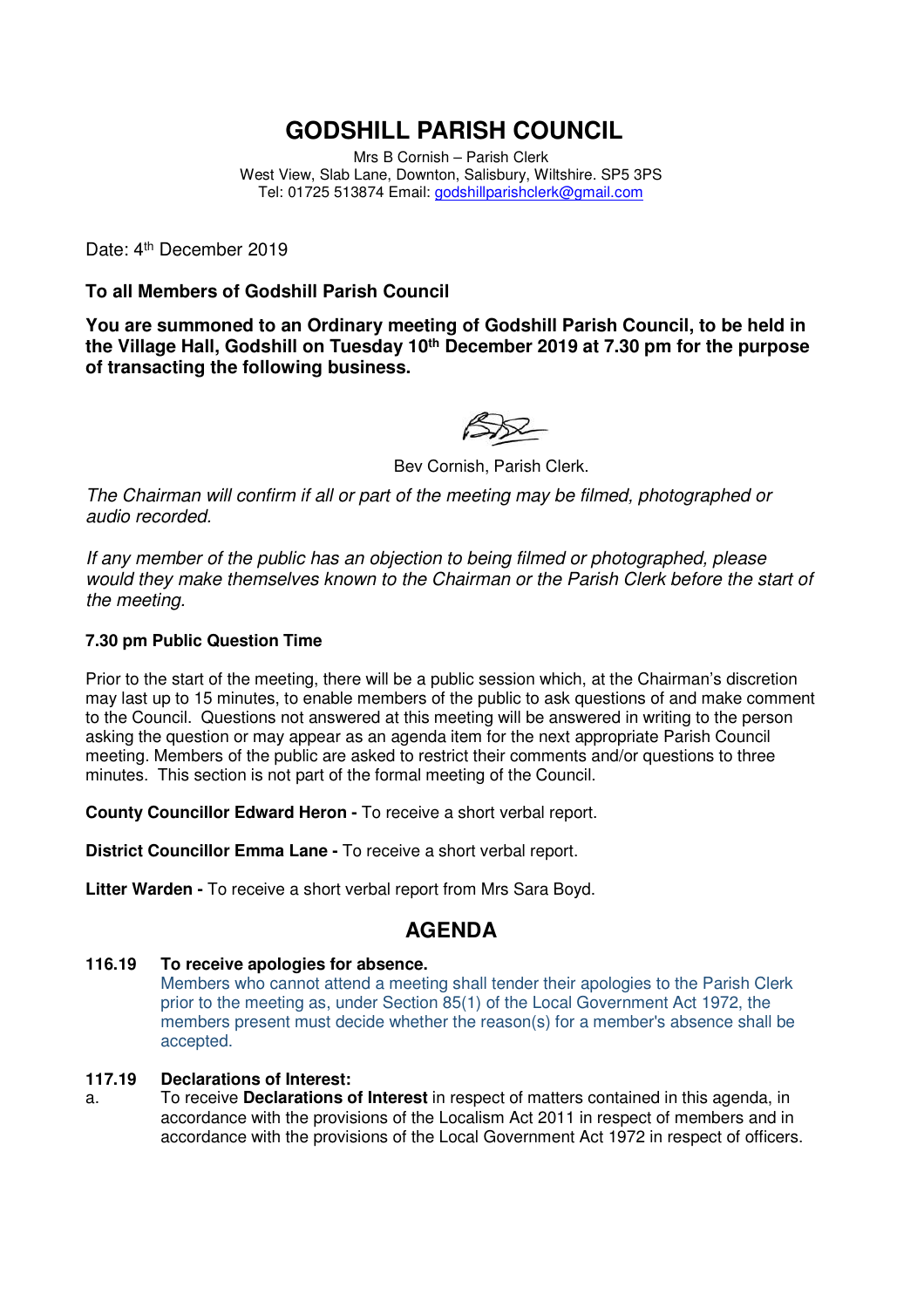# **AGENDA**

- b. To consider any **Dispensation Requests** received by the Parish Clerk and not previously considered.
- **118.19 To resolve to approve the Minutes of the Ordinary meeting held on 12th November 2019.**
- **119.19 To resolve to refer any business raised by the public in public discussion, and any other matters or items of information from councillors, to a future meeting or to resolve to agree on any other action.**
- **120.19 To resolve to note Clerk's Report providing information on recent issues and work completed.**
- **121.19 Planning and Tree Work Applications:**

**Application No. 19/00870 Forest Brook Farm, Newgrounds, Godshill –** Single storey extension; alterations to door and window.

**122.19 To consider a response to the Home Office's consultation on 'Strengthening police powers to tackle unauthorised encampments'.** 

#### **123.19 To resolve to approve the following payments:**

 £15.00 - Priority - For printing of broadband letters. £13.99 - Fordingbridge Town Council – Lengthsman expenses. £12.50 – AED Location (EU) Ltd - For Heartsafe Smart Tag monitoring service for defibrillator. £30.00 - The Clerk - For monthly meter payments for village hall heating. £31.72 - 1&1 Ionos - For Website hosting September – November. £75.00 – New Forest District Council – Election Expenses on 2nd May 2019.

### **124.19 Finance and Policy:**

- **a. Precept 20/21 To consider and resolve to approve the draft 3 year budget and precept submitted by the Clerk and to consider any projects for the 20/21 financial year.**
- **b. To consider and resolve to approve the allocated reserves of the Parish Council with particular regard to reserving sums for:** 
	- **i. A contribution towards the Clerk's second year further training course for the Certificate of Higher Education in Community Governance (Level 4) awarded by De Montfort University.**
- **c. To consider requests for grants under Section 137 of the Local Government Act 1972 from:** 
	- **Fordingbridge & District Day Centre**
	- **Rae Straton Lunch Club/Day Care**
	- **New Forest Disability Information Service**
	- **Victim Support Hampshire and Isle of Wight**
- **d. To resolve to approve the sum of £508.42 as the Accounts for payment for December.**
- **e. To resolve to approve the Bank balances Cheque and Reserve Accounts.**